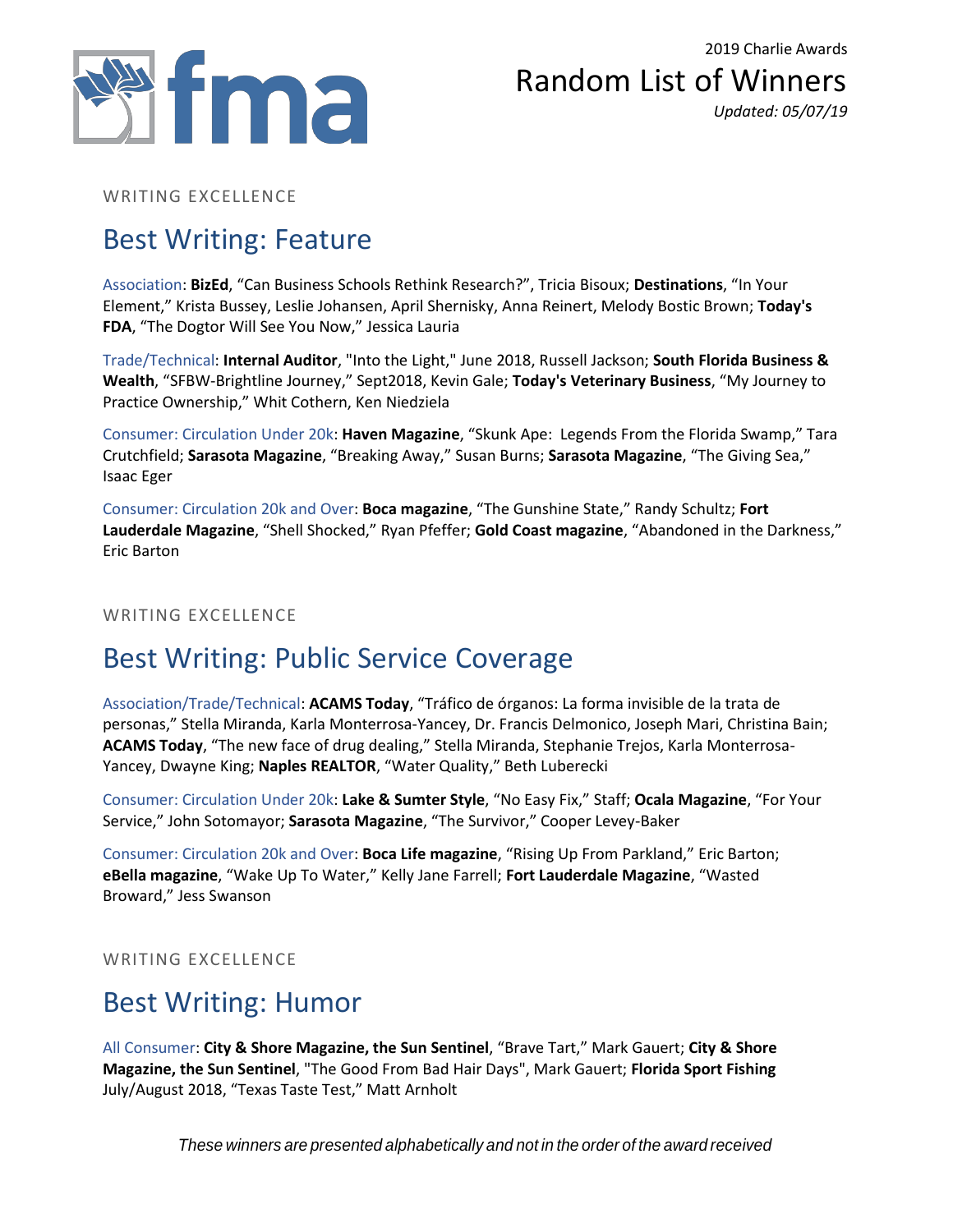

#### Random List of Winners *Updated: 05/07/19*

WRITING EXCELLENCE

# Best Writing: Service Feature

Association: **BizEd**, "Students Helping Students," November/December 2018, Sharon Shinn; **Florida Realtor magazine**, "Real Estate 3.0," May 2018, Leslie Stone; **Multifamily Florida**, "Lessons Learned - Step by Step Preparation for Hurricane Season," Laureen Crowley, Wendy Annunziata

Trade/Technical: **Today's Veterinary Nurse**, "Is Suicide Preventable?" Patricia Wuest, Jackie D'Antonio; **Today's Veterinary Nurse**, "Behavior, Understanding the Cat," Patricia Wuest, Jackie D'Antonio

Consumer: Circulation Under 20k: **Gasparilla Magazine**, "Revisiting Essential Oils," Marcy Shortuse; **Sarasota Magazine**, "Go Wild," Su Byron; **Sarasota Magazine**, "Life of the Party," Ilene Denton

Consumer: Circulation 20k and Over: **Gold Coast magazine**, "Dream Dinner Party, "Alyssa Morlacci; **The Boca Raton Observer**, "Good To Go," Debra Banerjee, Writer, Chelsea Greenwood, Editor, Linda Behmoiras, Publisher; **The Boca Raton Observer**, "Chill Out," Debra Banerjee, Writer, Chelsea Greenwood, Editor, Linda Behmoiras, Publisher

WRITING EXCELLENCE

# Best Writing: Department

Association/Trade/Technical: **Florida Realtor magazine**, "Market It," Lisa Beach; **The Tropical Garden**, "From the Archives," Multiple, various authors Staff; **Today's Veterinary Nurse**, "Today's Veterinary Nurse, Vital Signs," Patricia Wuest, Jackie D'Antonio

Consumer: Circulation Under 20k: **Coral Gables magazine**, "Bites," Doreen Hemlock, Lizzie Wilcox, JP Faber; **Indian River Magazine**, "Indian River Magazine Living History Department," Michelle Burney, Gregory Enns, Rick Crary, Donna Crary; **Las Olas Lifestyle**, "Las Olas Lifestyle - Lifestyle 20," Melanie Geronemus Smit, Robin Hodes

Consumer: Circulation 20k and Over: **Fort Lauderdale Magazine**, "Old Lauderdale," John Dolen; **Gold Coast magazine**, "Nomad's Notebook," Melissa Puppo, Alyssa Morlacci; **INDULGE Magazine**, "Food and Travel writing," Felipe Cuevas, Evan Benn, Eric Barton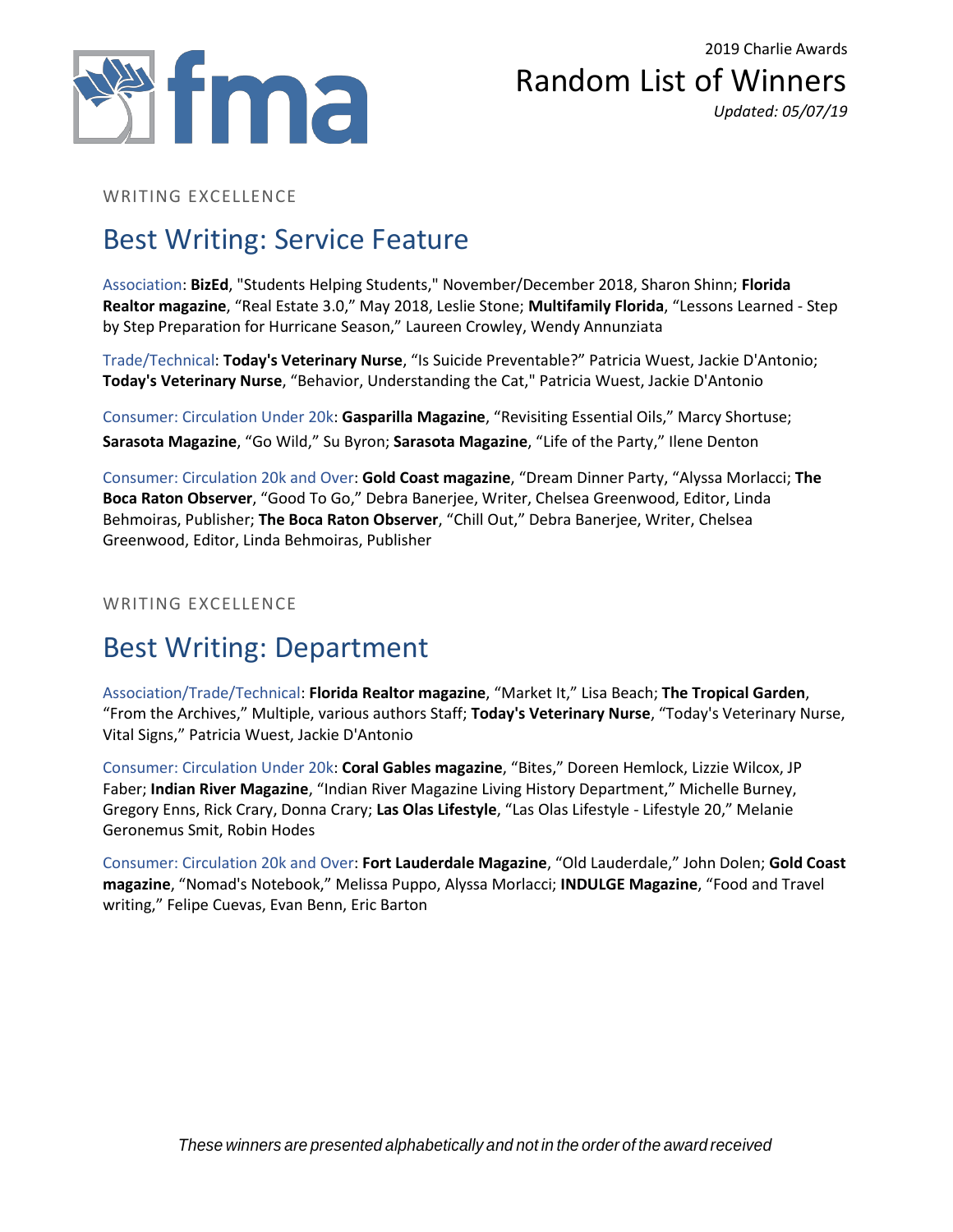



#### WRITING EXCELLENCE

# Best Writing: In-Depth Reporting

Association/Trade/Technical: **BizEd**, "Can B-Schools Rethink Research?" September/October 2018, Tricia Bisoux; **The Key of Kappa Kappa Gamma**, "Not For Love Or Money," Kristen Desmond LeFevre; **Today's Veterinary Business**, "The Union Question" Don Vaughan, Ken Niedziela

All Consumer: **Boca magazine**, "Of Human Bondage," Christiana Lilly; **Fort Lauderdale Magazine**, "Beyond Thought and Prayers," Ryan Pfeffer; **Fort Lauderdale Magazine**, "Wasted Broward," Jess Swanson

#### WRITING EXCELLENCE

# Best Writing: Editorial/Commentary/Opinion

Association/Trade/Technical: **BizEd**, "Delivery Notice," July/August 2018, Tricia Bisoux; **BizEd**, "Technically Speaking," January/February 2019, Sharon Shinn; **Internal Auditor**, "Where Have All Our Heroes Gone?," Editor's Note (June 2018), Anne Millage

All Consumer: **Island Origins Magazine**, "Cowfoot by Candlelight," Ghenete "G" Wright Muir; **Sarasota Magazine**, "Mr. Chatterbox on Truth, Lies and Melissa Howard," Robert Plunket; **Tampa Bay Parenting Magazine**, "Delaney's Story," Staff

WRITING EXCELLENCE

# Best Writing: Column

Association/Trade/Technical: **Multifamily Florida**, "FAA Update," Josh Gold; **Today's FDA**, "Off the Cusp," Dr. John Paul; **Today's Veterinary Business**, "Creative Disruption," Bob Lester

All Consumer: **City & Shore Magazine, the Sun Sentinel**, Columns by Mark Gauert, "Brave Tart,'' "The Good From Bad Hair Days,'' and "Downton Abbey Straight, No Coaster,'' Mark Gauert; **Fort Lauderdale Magazine**, "Editor's Letter," Erik Petersen; **Las Olas Lifestyle**, "Las Olas Lifestyle-Editor's Letter," Kevin Kaminski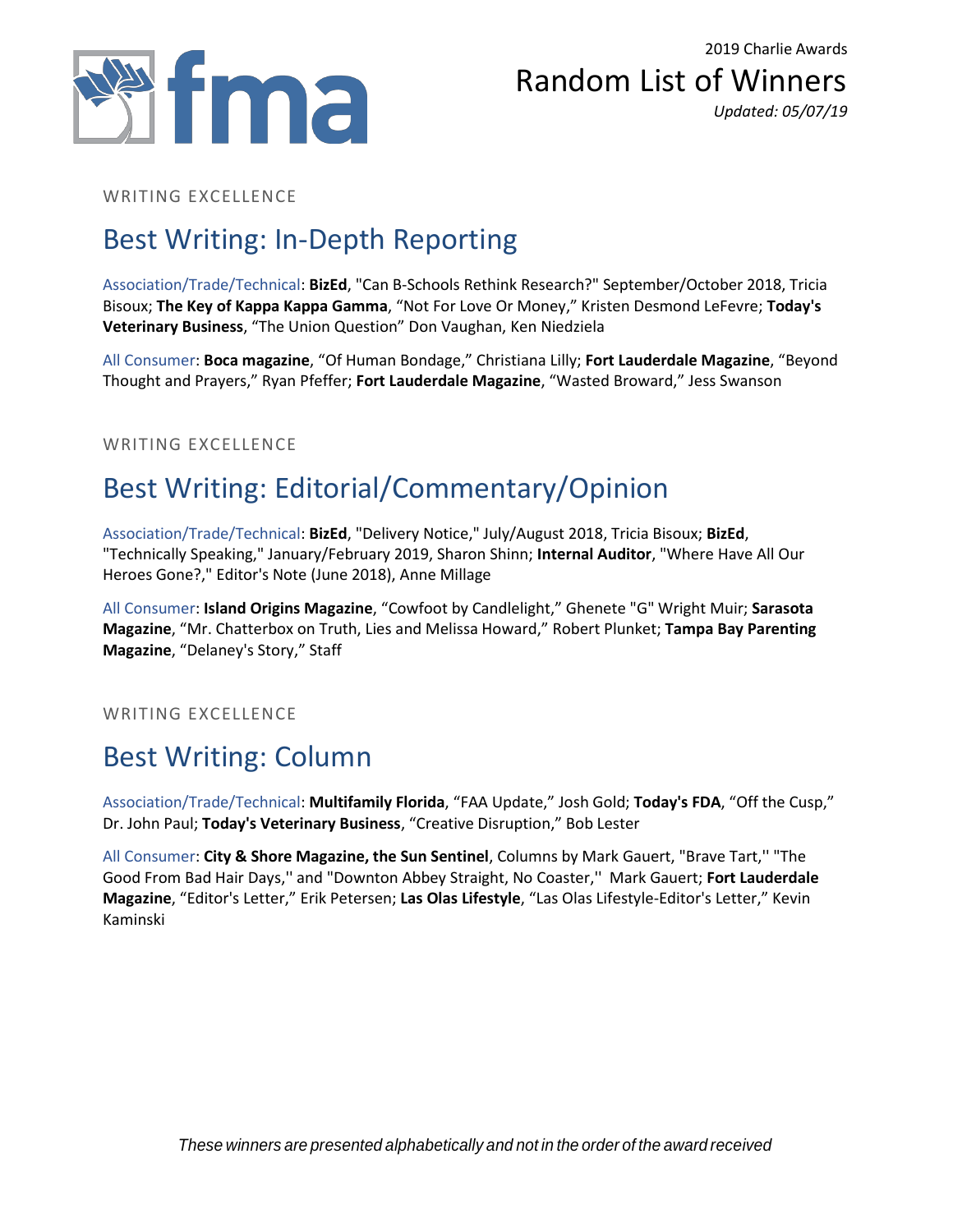



WRITING EXCELLENCE

# Best Writing: Feature Headlines

Association/Trade/Technical: **Destinations**, "Northwest of Ordinary," "Strike Gold," "America's Most Haunted," Krista Bussey, Leslie Johansen, April Shernisky, Anna Reinert, Melody Bostic Brown; **Today's Veterinary Business**, Today's Veterinary Business Headlines, Ken Niedziela

All Consumer: **City & Shore Magazine, the Sun Sentinel**, Headlines by Mark Gauert: "Brave Tart,'' "The Good From Bad Hair Days'' and "Downton Abbey Straight, No Coaster," Mark Gauert; **Gasparilla Magazine**, "Well-heeled hounds of Boca Grande," Marcy Shortuse; **Sarasota Magazine**, "Angola's Ashes," "Under the Influence," "The Dredge Report," Susan Burns, Editor in Chief

DESIGN EXCELLENCE

# Best Traditional Illustration

Association/Trade/Technical: **ACAMS Today**, "ACAMS Today Eighth Law Enforcement Edition," Vicki Racine, Karla Monterrosa-Yancey, Wendy Meyer; **BizEd**, "Your Turn: Business Education in a 'Jetsons' World," January/February 2019, David Cutler; **Welding Journal**, Cover illustration of welding through the years, Rafael J. Amado

All Consumer: **Orlando magazine**, "Food Adventures 2," October 2018, Mary Kate McDevitt; **Sarasota Magazine**, "My Body, My Self," Jongmee Kim; **Sarasota Magazine**, "Adventures in Reading," Dale Edwin Murray

DESIGN EXCELLENCE

#### Best Photo Illustration

Association: **Florida Realtor magazine**, "100 Rich Niches," Sean McCabe, Tracey Flanagan

All Consumer: **Fort Lauderdale Magazine**, "Pool Resources," Jonathan Perkinson; **Healthy Living Magazine**, "Farm to Table," Staff; **Sarasota Scene Magazine**, September 2018 Sarasota Arts and Culture, Julie Milton, Darcy Kelly-Laviolette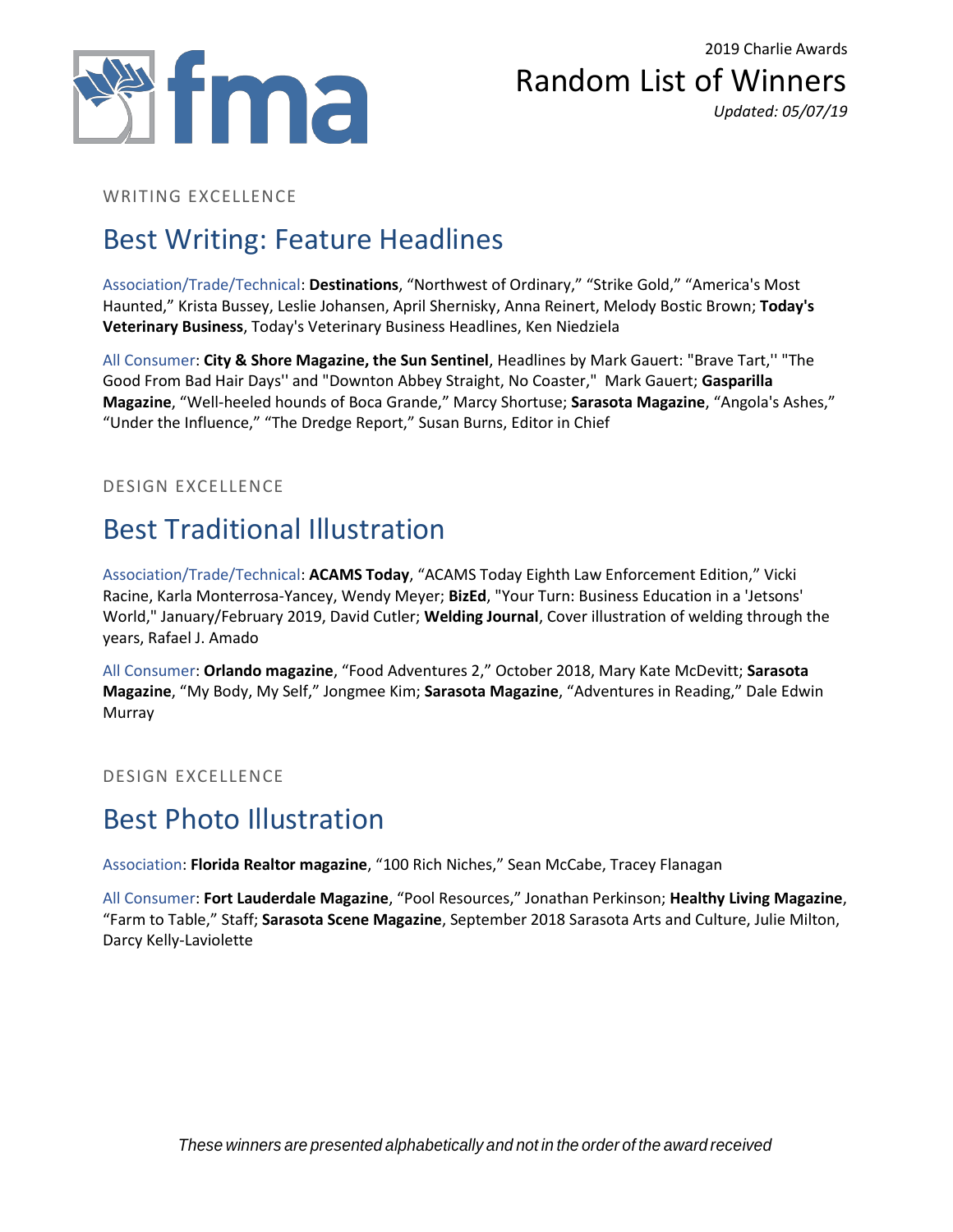



#### DESIGN EXCELLENCE

### Best Photography: Photo Essay/Series

Association: **Florida Medical Magazine**, "Faces of the FMA," Steven Gray, Photographer, Kristin Berry, Photographer, Tim Wheeler, Photographer, Cheryl Feltman, Art Director/Designer, Erika Peterman, Managing Editor/Writer

All Consumer: **eBella magazine**, "Wake Up To Water," Emma CasaGrande, Lisette Morales; **Ocala Style Magazine**, "Style: The Little Black Dress," Kristy Taylor, Maureen Fannon, Carlos Ramos, Dave Miller, Philip Marcel, Esther Diehl, Isabelle Ramirez, Master McCormick, John Jernigan, Ralph Demilio; **Orlando magazine**, "Elements" November 2018, Steven Benson

DESIGN EXCELLENCE

### Best Photography: Cover

Association/Trade/Technical: **South Florida Business & Wealth**, "SFBW Brightline Team," Sept. 2018, Patrick Clinton

Consumer: Circulation Under 20k: **Haven Magazine**, "Looking Good Local," Steven Maynard, Ella Sexson, Amy Sexson; **Sarasota Magazine**, August Issue, Lauren Thomas, Creative Director, Mark Farmwald; **Vero Beach Portfolio Magazine**, "Road Tripping," Reilly Koontz, Joe Semkow, Penny Tranchilla

Consumer: Circulation 20k and Over: **Florida Trend**, "High-Tech, Low-Carb," — September 2018, Matthew Coughlin, Jason Morton, Gary Bernloehr; **Orlando magazine**, "Dining Awards," May 2018, Roberto Gonzalez; **Wheretraveler**, "Guestbook 2018 - 2019," Brooke Fehr, Roberto Gonzalez

#### DESIGN EXCELLENCE

#### Best Photography: Single feature image

Association/Trade/Technical: **Binghamton University Magazine**, estudio-5 / Binghamton University Magazine, Jason Lowsy, Jonathan Cohen, Ernesto Difilippo, Simone Tieber; **Welding Journal**, Weber State Student Ashton Hubbard demonstrates the use of proper vision protection, Eric Shelby

All Consumer: **eBella magazine**, Wake Up To Water - Algae, Lisette Morales; **Gasparilla Magazine**, The two sisters of Whidden's Marina, Dusty Hopkins; **Ocala Magazine**, Yoga in Bar, Jessi Miller, John Jernigan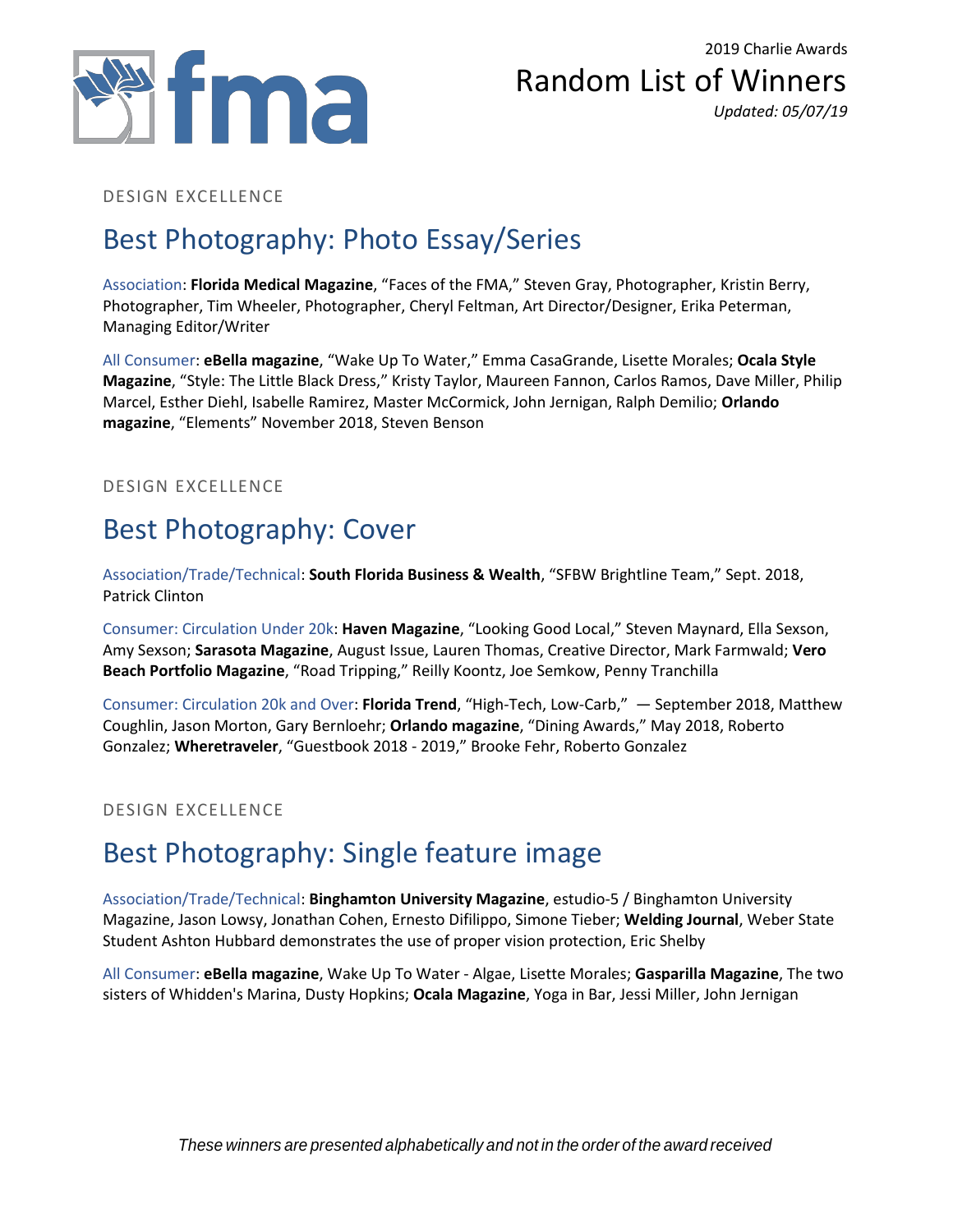



#### DESIGN EXCELLENCE

### Best Photography: Single department image

All Consumer: **eBella magazine**, Beauty - Egg, Tim Gibbons, Tamara Boxx; **Sarasota Magazine**, Cowgirl, Fred Lopez

DESIGN EXCELLENCE

### Best Design: Use of Photography

#### Association: No Winners

Consumer: Circulation Under 20k: **Gasparilla Magazine**, Marie Selby Botanical Gardens, Christine Cunningham; **Ocala Magazine**, "Better Than The Best," "Unbridled," Jessi Miller, Philip Marcel, John Jernigan; **Sarasota Magazine**, "Go Wild," " Best Brews," "Let's do Lunch," 0, Gigi Ortwein, Creative Director

Consumer: Circulation 20k and Over: **Orlando magazine**, "A Powerful Force," July 2018, Roberto Gonzalez; **Orlando magazine**, "The Art of Accessorizing," October 2018, Maddy Zollo Rusbosin, Roberto Gonzalez; **Our Jamaica Meeting Planner's Guide**, "Our Jamaica Meeting Planner's Guide 2018," Sole Sastre, Senior Editor, Jessica Becerra-Ortiz, Art Director;

DESIGN EXCELLENCE

# Best Design: Typography

Consumer: Circulation Under 20k: **Lake & Sumter Style**, "One year after," Staff; **Sarasota Magazine**,"Best Brews," Gigi Ortwein; **Sarasota Magazine**, "Love, Sarasota Style," Gigi Ortwein

Consumer: Circulation 20k and Over: **Fort Lauderdale Magazine**, "When The Big One Hits," Jonathan Perkinson; **Fort Lauderdale Magazine**, "Live Oak at 30," Jonathan Perkinson; **Orlando magazine**, "Food Adventures 2," October 2018, Mary Kate McDevitt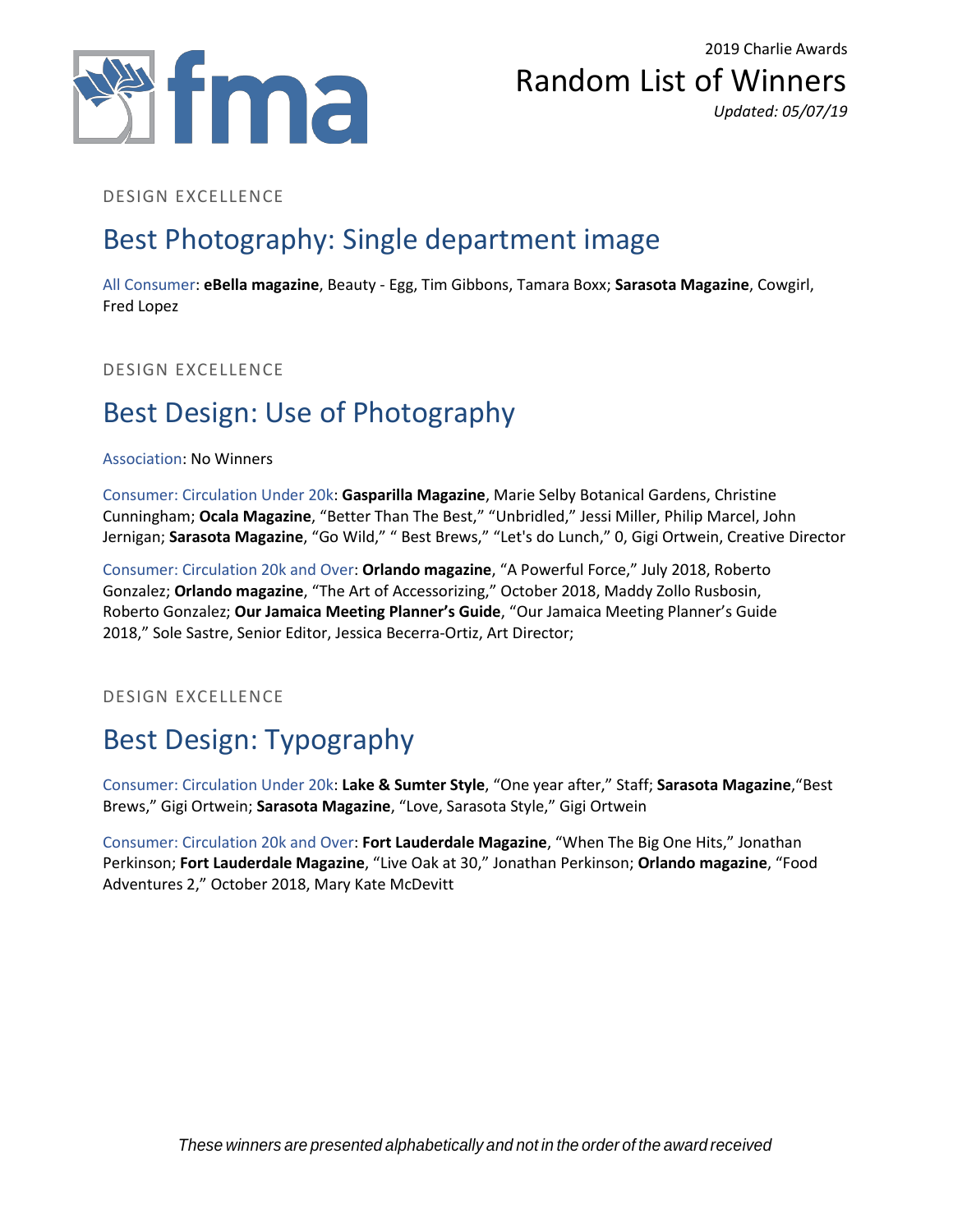

Random List of Winners *Updated: 05/07/19*

DESIGN EXCELLENCE

# Best Design: Department

Association/Trade/Technical: **Florida Realtor magazine**, "Market It," Tracey Flanagan; **Internal Auditor**, "Update" (December 2018 and February 2019), Joe Yacinski; **Naples REALTOR**, "For Openers," Brianne Hayden, Felipe Echeverria

Consumer: Circulation Under 20k: **Lake & Sumter Style**, "Upfront: Hit List," Staff; **Las Olas Lifestyle**, "Las Olas Lifestyle - The Goods," Evelyn Suarez; **Las Olas Lifestyle**, "Las Olas Lifestyle - Lifestyle 20," Melanie Geronemus Smit

Consumer: Circulation 20k and Over: **Fort Lauderdale Magazine**, "Grazings," Jonathan Perkinson; **Fort Lauderdale Magazine**, "The List," Jonathan Perkinson; **Fort Lauderdale Magazine**, "Fashion," Jonathan Perkinson

DESIGN EXCELLENCE

### Best Design: Cover

Association/Trade/Technical: **Florida Realtor magazine**, August 2018 Cover, Sean McCabe, Tracey Flanagan; **Naples REALTOR**, "2019 Economic Outlook," Felipe Echeverria; **Today's Veterinary Nurse**, Winter 2019, "Compassionate Care," Patricia Wuest, Jackie D'Antonio, Elizabeth Fleener

Consumer: Circulation Under 20k: **Lake & Sumter Style**, "No Way Out," Staff; **Sarasota Magazine**, August: The Platinum Issue, Mark Farmwald, Photographer, Gigi Ortwein, Art Direction, Lauren Thomas, Creative Direction; **Susquehanna Magazine**, estudio-5 / Susquehanna Magazine, Jason Lowsy, Ernesto Difilippo, Simone Tieber

Consumer: Circulation 20k and Over: **INDULGE Magazine**, Jessica Goldman Srebnick, Elysze Held, Evan Benn, Nick Garcia; **Orlando magazine**, "Food Adventures 2: October 2018," Mary Kate McDevitt; **Tampa Bay Parenting Magazine**, June 2018, Staff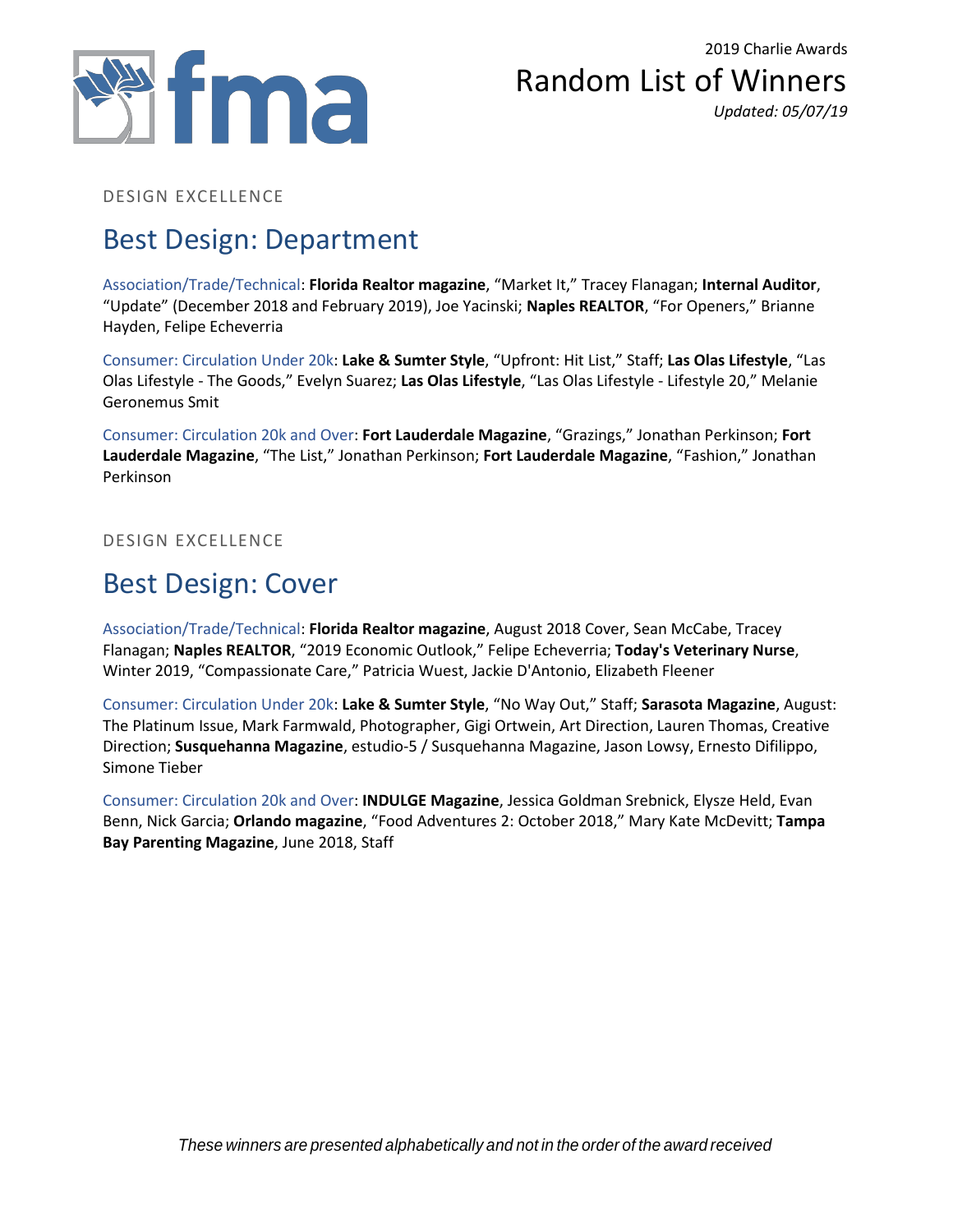

Random List of Winners *Updated: 05/07/19*

#### DESIGN EXCELLENCE

### Best Design: Feature

Association/Trade/Technical: **Faces + Places**, "In Your Element," Krista Bussey, Leslie Johansen, April Shernisky, Anna Reinert, Melody Bostic Brown; **Florida Realtor magazine**, "100 Rich Niches," August 2018, Sean McCabe, Tracey Flanagan; **Profile Magazine 2018-2019**, "A Deep Talent Pool"

Consumer: Circulation Under 20k: **Lake & Sumter Style**, "No easy Fix," Staff; **Lake & Sumter Style**, "To Protect & Serve," Staff; **Sarasota Magazine**, "Let's Do Lunch," Everett Dennison, Photographer, Gigi Ortwein, Creative Director;

Consumer: Circulation 20k and Over: **eBella magazine**, "Wake Up To Water," Kerry Fischel; **INDULGE Magazine**, Movers section, Nick Garcia, Dori Zinn; **Orlando magazine**, "Food Adventures 2: October 2018," Roberto Gonzalez

DIGITAL EXCELLENCE

### Best Digital: Social Media

Association/Trade/Technical: **The Tropical Garden**, #PlantingMondays, Maureen Tan; **Today's Veterinary Business**, Today's Veterinary Business, Social Media, Ken Niedziela, Alicia McLaughlin; **Today's Veterinary Nurse**, Today's Veterinary Nurse, Social Media, Patricia Wuest, Alicia McLaughlin

All Consumer: **Sarasota Magazine**, Facebook, Instagram, Twitter, Megan McDonald; **Vero Beach Portfolio Magazine**, VeroBeach\_portfoliomag Instagram, Reilly Koontz, Penny Tranchilla

#### DIGITAL EXCELLENCE

# Best Digital: Online Video

Open: **Spark!**, PAW Team - Portland Animal Welfare - October 12, 2018, Candace Adorka, Jackie D'Antonio; **Spark!**, Pet Parent of the Year - January 30, 2019, Candace Adorka, Jackie D'Antonio; **Spark!**, Spayathon - June 29, 2018, Candace Adorka, Jackie D'Antonio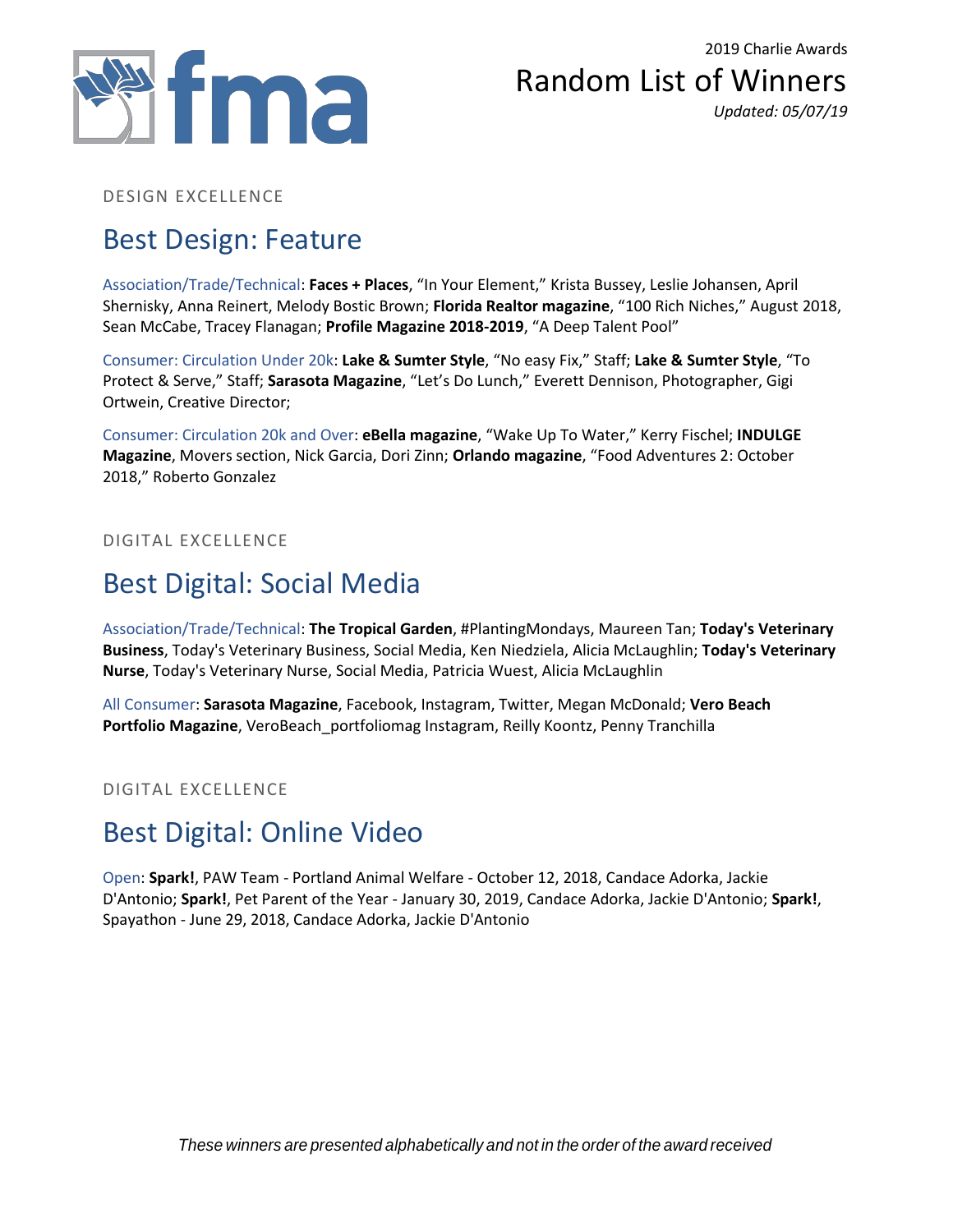



#### DIGITAL EXCELLENCE

# Best Digital: Magazine Website

Trade/Technical: **Internal Auditor**, InternalAuditor.org, Staff; **Today's Veterinary Nurse**, Today's Veterinary Nurse, Website, Ashlynn Henkel, Patricia Wuest, Laura Walker; **Today's Veterinary Practice**, Today's Veterinary Practice, Website, Ashlynn Henkel, Patricia Wuest, Laura Walker

All Consumer: **Florida Trend**, Florida Trend Website, Will Gorham, Aimee Alexander, Robb Lee; **Fort Lauderdale Magazine**, fortlauderdalemagazine.com, Ashley Keshigian, Jonathan Perkinson; **Sarasota Magazine**, Sarasotamagazine.com, Megan McDonald

DIGITAL EXCELLENCE

# Best Digital: Online-Only Publication

Open: No Winners

GENERAL EXCELLENCE

# Best Advertisement: Self-Promotional

Association/Trade/Technical: **Conservancy of Southwest Florida**, My Family Needs Clean Water, Catherine Bergerson, Kate Kintz; **The Tropical Garden**, The Shop at Fairchild, Various staff; **Today's Veterinary Practice**, VMX 2019, Hello Sunshine, Summer Graziano, Joe Stern

All Consumer: **Florida Sport Fishing**, Extreme Seminar Series, Ana Lucia Zagazeta; **Florida Trend**, Great Place to Work, Janice Sharp, Mary Ann Will; **Gasparilla Magazine**, Seagull ad, Christine Cunningham

GENERAL EXCELLENCE

# Best Advertisement: For a client

Association/Trade/Technical: **Today's Veterinary Practice**, ABVP Symposium, Earn CE in the Sun, Summer Graziano, Michelle Taylor

All Consumer: **Florida Sport Fishing**, WhiteWater Gear, Ana Lucia Zagazeta; **Haven Magazine**, Slow Roll, Amy Sexson, Steven Maynard; **Las Olas Lifestyle**, Las Olas Lifestyle - Trinity, Alexander Hernandez

*These winners are presented alphabetically and not in the order of the award received*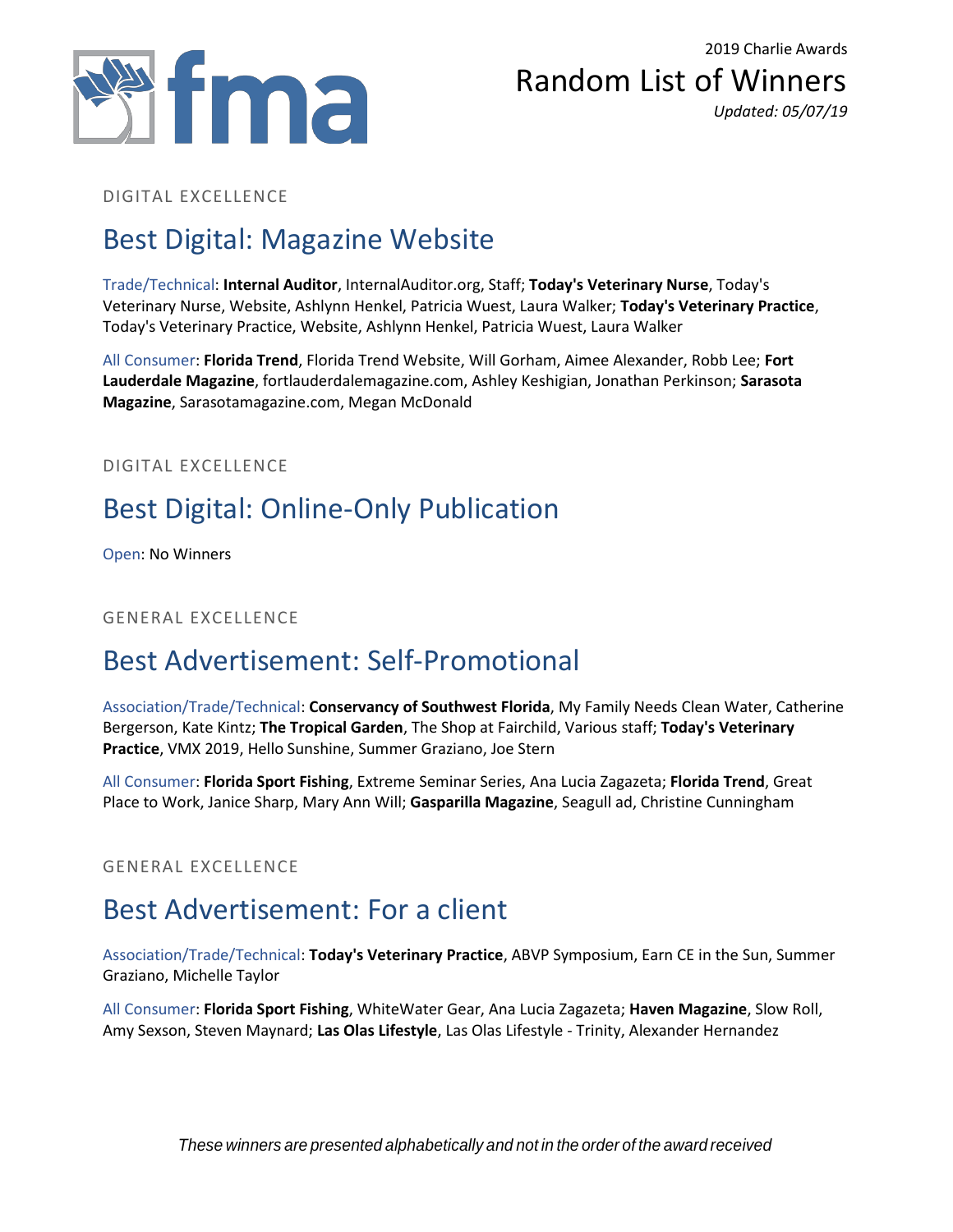



#### GENERAL EXCELLENCE

### Best Advertorial: Story or Section

All Consumer: **Florida Trend**, Daytona Beach and Volusia County, Eleanore Osborne, Teresa Burney, Janice Sharp, Anne Meyer; **Ocala Magazine**, Vintage Industrial, Chris Redd, Wendy Wittulski, John Sotomayor; **Sarasota Scene Magazine**, Top Realtors 2018, Darcy Kelly-Laviolette, Julie Milton

#### GENERAL EXCELLENCE

#### Best Visitor Publication

All Consumer: **Discover Crystal River**, Discover Crystal River, Staff; **Greater Miami & the Beaches Visitors Guide**, Greater Miami & the Beaches Visitors Guide 2019, Carolina Cardona, Senior Editor, Edwin Cruz, Art Director; **Indian River Magazine**, St. Lucie Travel Guide, Michelle Burney, Tayler Hardison, Charlotte Bireley

GENERAL EXCELLENCE

## Best Special Theme or Show Issue

Association: **ACAMS Today**, ACAMS Today Eighth Law Enforcement Edition, Stephanie Trejos, Victoria Racine, Karla Monterrosa-Yancey; **BizEd**, November/December 2018, Brandy Whited, Juliane Iannarelli, Kelly McMurray, Tricia Bisoux, Sharon Shinn; **Education Guide to the Palm Beaches 2018-2019**, Education Guide to the Palm Beaches 2018-2019

All Consumer: **Fort Lauderdale Magazine**, The Food & Drink Issue, Ashley Keshigian, Gisel Habibnejad, Erik Petersen, Jonathan Perkinson; **Fort Lauderdale Magazine**, The Boat Show Issue, Ashley Keshigian, Gisel Habibnejad, Erik Petersen, Jonathan Perkinson; **The Boca Raton Observer**, May 2018 The Men's Issue, Scott Deal, Art Director, Chelsea Greenwood, Editor, Linda Behmoiras, Publisher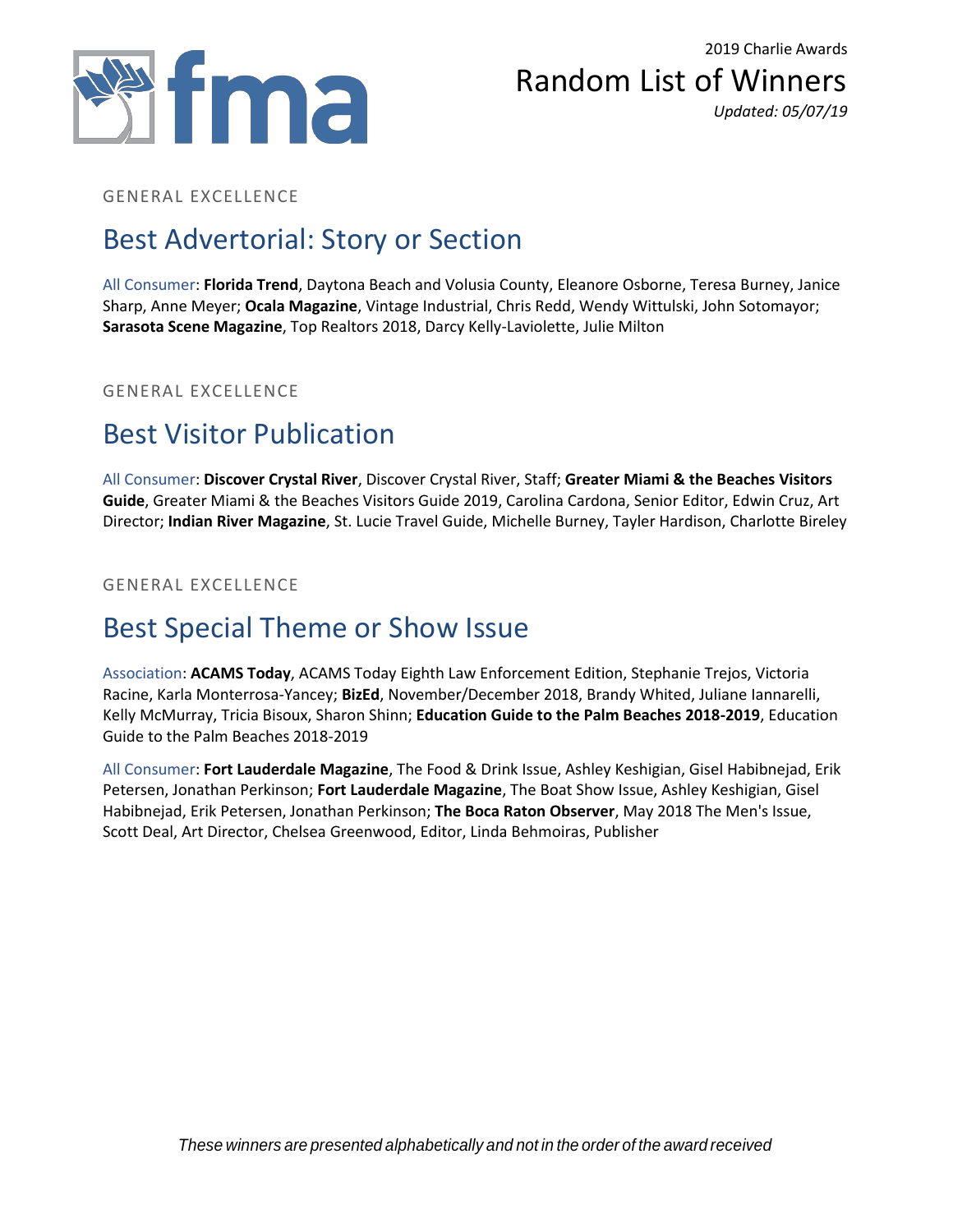

Random List of Winners *Updated: 05/07/19*

GENERAL EXCELLENCE

# Best Custom Publication

Association: **CMA (Country Music Association) Awards Program**, estudio-5 / CMA (Country Music Association) Awards, JASON LOWSY, Ernesto Difilippo, Simone Tieber; **Palm Beach Guide 2019**, Palm Beach Guide 2019; **Profile Magazine 2018-2019**, Profile Magazine 2018-2019

Consumer: Circulation Under 20k: **Discover The Palm Beaches Wedding & Honeymoon Guide 2018- 2019**, Discover The Palm Beaches Wedding & Honeymoon Guide 2018-2019; **Indian River Magazine**, Vero at 100 Celebrating a Century, Patricia Durham, Janie Gould, Judith Collins, Pam Cooper, Michelle Burney, Gregory Enns; **St. Lucie Travel Guide**, Annual St. Lucie Travel Guide, Michelle Burney, Tayler Hardison, Charlotte Bireley

Consumer: Circulation 20k and Over: **Destination Marriott**, Destination Marriott 2019, Rosa Calderón, Managing Editor, Carlos Martín, Art Director; **Our Jamaica**, Our Jamaica 2019, Desirée Blanco, Editorial Director, Jessica Becerra-Ortiz, Art Director; **Visit Los Cabos**, Visit Los Cabos 2019, Sole Sastre, Senior Editor, Carlos Martín, Art Director

GENERAL EXCELLENCE

# Best Redesign

Association: **Destinations**, Destinations, Krista Bussey, Leslie Johansen, April Shernisky, Anna Reinert, Melody Bostic Brown

All Consumer: **Cayman Airways Skies**, Cayman Airways Skies November-December 2018, Desirée Blanco, Editorial Director, Scott Glick, Creative Director; **Greater Miami & the Beaches Visitors Guide**, Greater Miami & the Beaches Visitors Guide 2019, Carolina Cardona, Senior Editor, Edwin Cruz, Art Director; **Ocala Magazine**, Ocala Magazine 2019 redesign, Jessi Miller

GENERAL EXCELLENCE

### Best New Magazine

All Consumer: **Florida Home & Garden**, Florida Home & Garden, Gulfstream Media Group staff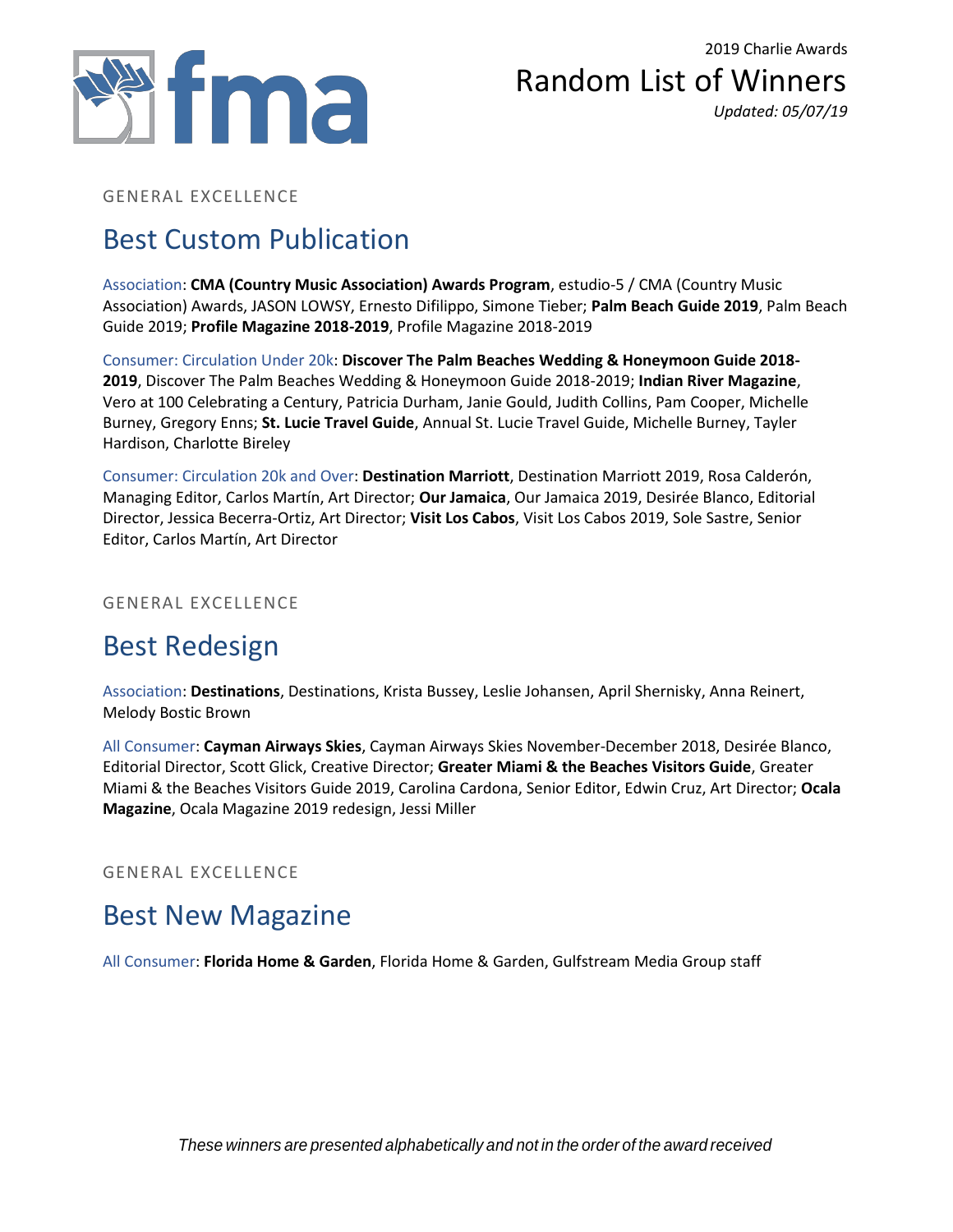



BEST OVERALL AWARDS

#### Best Overall: Online Presence

Consumer: Circulation 20k and Over: **Fort Lauderdale Magazine**, Fort Lauderdale Magazine, Staff

BEST OVERALL AWARDS

# Best Overall: Design

Association/Trade/Technical: **BizEd**, Kelly McMurray; **Naples REALTOR**, Brianne Hayden, Felipe Echeverria; **Today's Veterinary Practice**, Patricia Wuest, Jackie D'Antonio, Elizabeth Fleener

Consumer: Circulation Under 20k: **Art Hive Magazine**, Angela Yungk, Jessica Prugh; **Palm Beach County Business Magazine**; **Sarasota Magazine**, Staff, Gigi Ortwein, Creative Director

Consumer: Circulation 20k and Over: **Boca magazine**, Staff; **Fort Lauderdale Magazine**, Jonathan Perkinson; **The Boca Raton Observer**, Scott Deal, Art Director, Linda Behmoiras, Publisher

BEST OVERALL AWARDS

# Best Overall: Writing

Association/Trade/Technical: **Internal Auditor**, Staff; **Naples REALTOR,** Phil Borchmann; **Today's Veterinary Business**, Ken Niedziela

Consumer: Circulation Under 20k: **Coral Gables magazine**, JP Faber; **Las Olas Lifestyle**, Keren Moros, Kevin Kaminski; **Sarasota Magazine**, Staff, Susan Burns, Editor in Chief

Consumer: Circulation 20k and Over: **Florida Trend**, Art Levy, John Annunziata, Mark Howard, Jason Garcia, Amy Martinez, Mike Vogel; **Fort Lauderdale Magazine**, Ashley Keshigian, Gisel Habibnejad, Erik Petersen, Jonathan Perkinson; **The Boca Raton Observer**, Chelsea Greenwood, Editor, Linda Behmoiras, Publisher